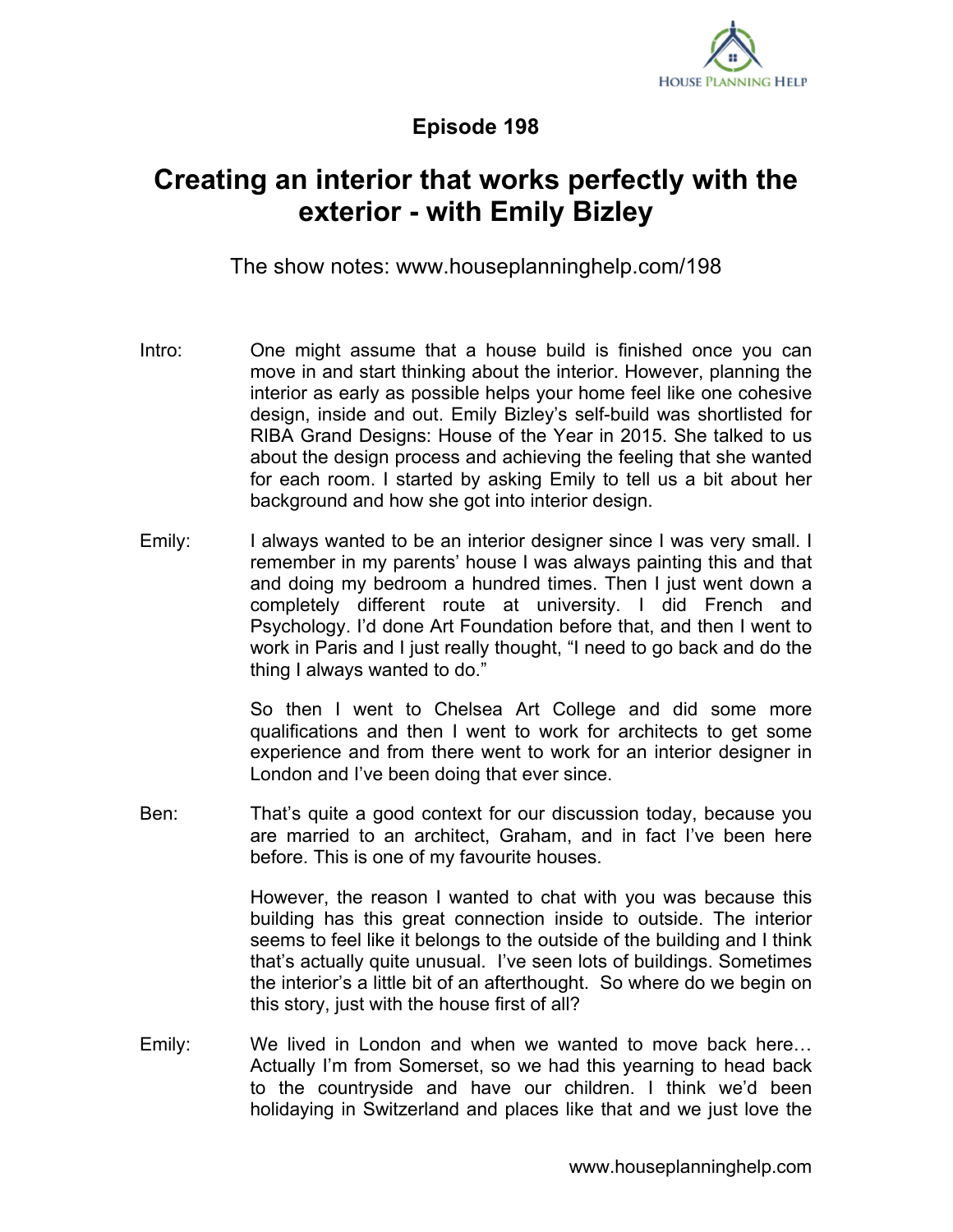

timber houses and just how they felt so snug and just really something about a timber house in this sort of landscape just seemed right.

So that was our starting point and I think the point you make is really interesting about the inside and the outside marrying up. We saw a lot of houses that looked fabulous on the outside. Timber cladding has been all the rage for I don't know how long, and then you go inside and it's all a crashing disappointment because it's all white plasterboard with twinkly downlighters and absolutely no atmosphere. And it's almost like, what happened there? I thought I was going into a wooden house. I think if you look at those houses in places like Tyrol in Switzerland, they are wooden inside and out. They're made of wood. That's what they are.

I think in this country, with particularly the sort of 'Grand Designs' thing, people have this idea that everything is all an option. So you think, "Oh, I like the wood on the outside, but inside I want it to be more like this." And people make those decisions, which is fine, but I don't think they necessarily make them in a very coherent way and with a bigger idea about what the building is supposed to be. I think that's where we came from. It's a wooden building.

- Ben: So that was very early in the process when you started to formulate a plan for what the house would look like, and we need to talk about where we are too. So how did you find this piece of land?
- Emily: We'd just been looking in auctions for a long time before we sold our house in London and then just realised actually that we can't buy anything, because we kept seeing these fabulous places but you have to sell before you buy. So we did that and after we'd sold our house, this was pretty much the first thing we saw and we went to the auction and we bought it.
- Ben: Was it a building or did it have planning permission on this site?
- Emily: It was an old timber bungalow from the 1920s, so it didn't have planning permission but if it's got a building on it you can replace it. So we went down that route. It was assumed we would get permission, which we did. We got permission to enlarge the new house from what was there before, and also the original bungalow was timber so it felt right not to be replacing this quite light building with just a really trad stone thing or something.

Also we were away from the village so it didn't make sense either. We're stuck out in a field.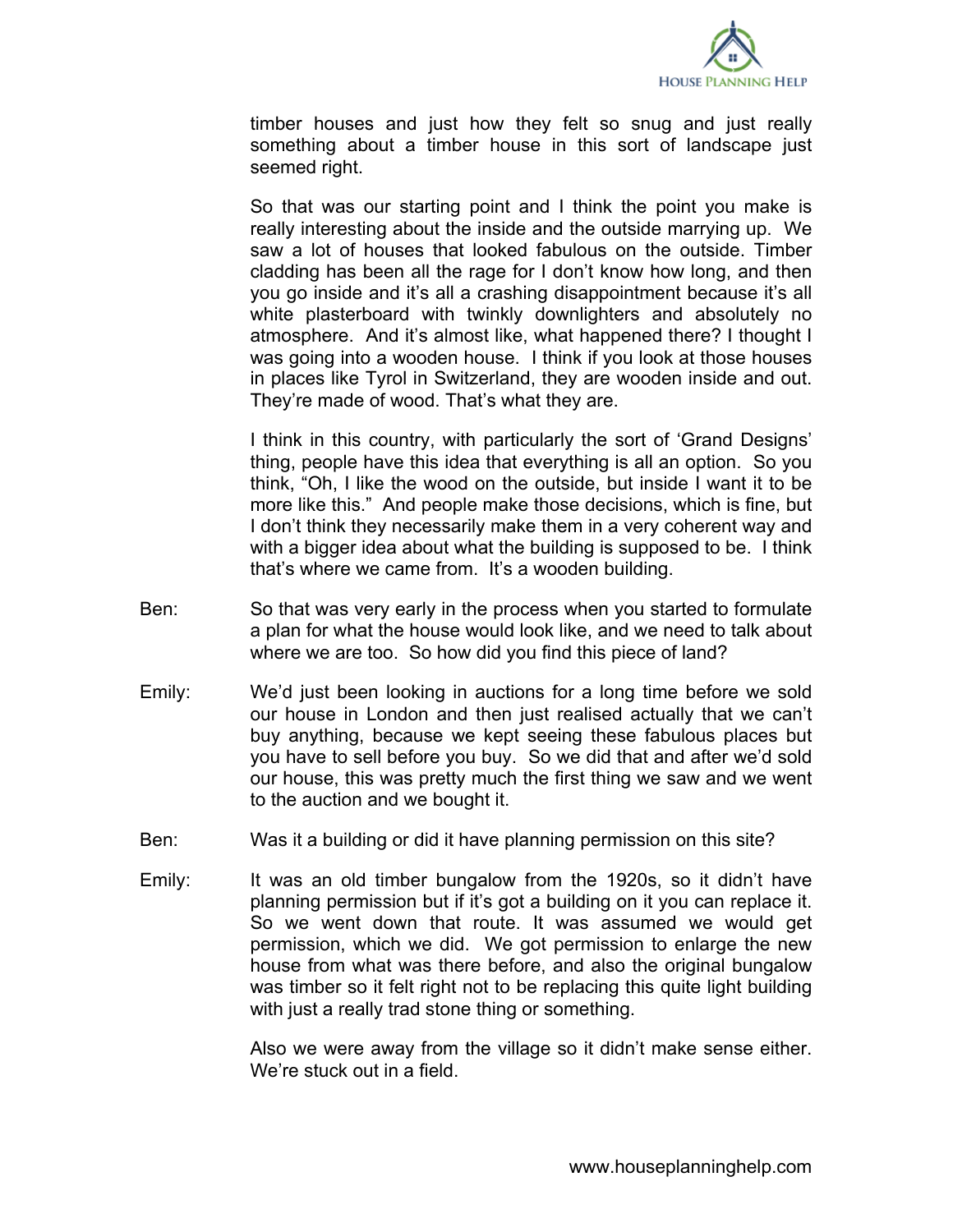

- Ben: And you didn't come up against any planning constraints that someone said, "No, you can't build something like that here." Sometimes they can get very descriptive about what they want.
- Emily: No, we didn't have that but then we've always had a very clear idea. I think the planners don't like it if they think you're just following your own agenda too much. I think replacing a timber house with a timber house in open countryside just seemed sensible. It's not like we were trying to build a six storey tower or something. We were trying to do something unassuming and that had connections with the other buildings around here like barns and things. We're not trying to make it look like a barn. I know that's quite a thing people do. "It's in the countryside so it needs to look like a barn." We weren't doing that. We were just having a relationship to those things, being sympathetic to them.
- Ben: Maybe you can just explain a little bit about the site, some of the potential that you wanted to explore.
- Emily: It's a very small site. I think ideally we'd have had something bigger, but what we really liked was the location. It's on the edge of the village. It's not in the village. Didn't want to be isolated and it's on a south-west facing slope, so very sunny and the passive house obviously that's important. You're wanting to really maximise your solar gain on the south side, so that was really good and we're very sheltered by the hill to the north side. So we're on a gently sloping site.

And because the site's quite small, the house plan is very compact which again is good for passive house. It sort of designed itself in that way.

- Ben: You must have been looking for a site that had that south facing aspect that you could exploit. Were there any other eco responsibilities that you felt going into this or was it just 'this is going to be a passive house and we'll work out everything else'?
- Emily: We didn't even set out at the very start to say it's going to be a passive house. I think we always wanted a south facing side. I'm just a bit obsessed with light and warmth and I suppose I'm a bit of a sun worshipper really. Also I grow a lot of vegetables and flowers. That's really important for me, the aspect of the garden from that point of view.

I don't think there was anything else eco about the site. We don't have masses of room for ground source heat pumps and that sort of thing. It's a very small site.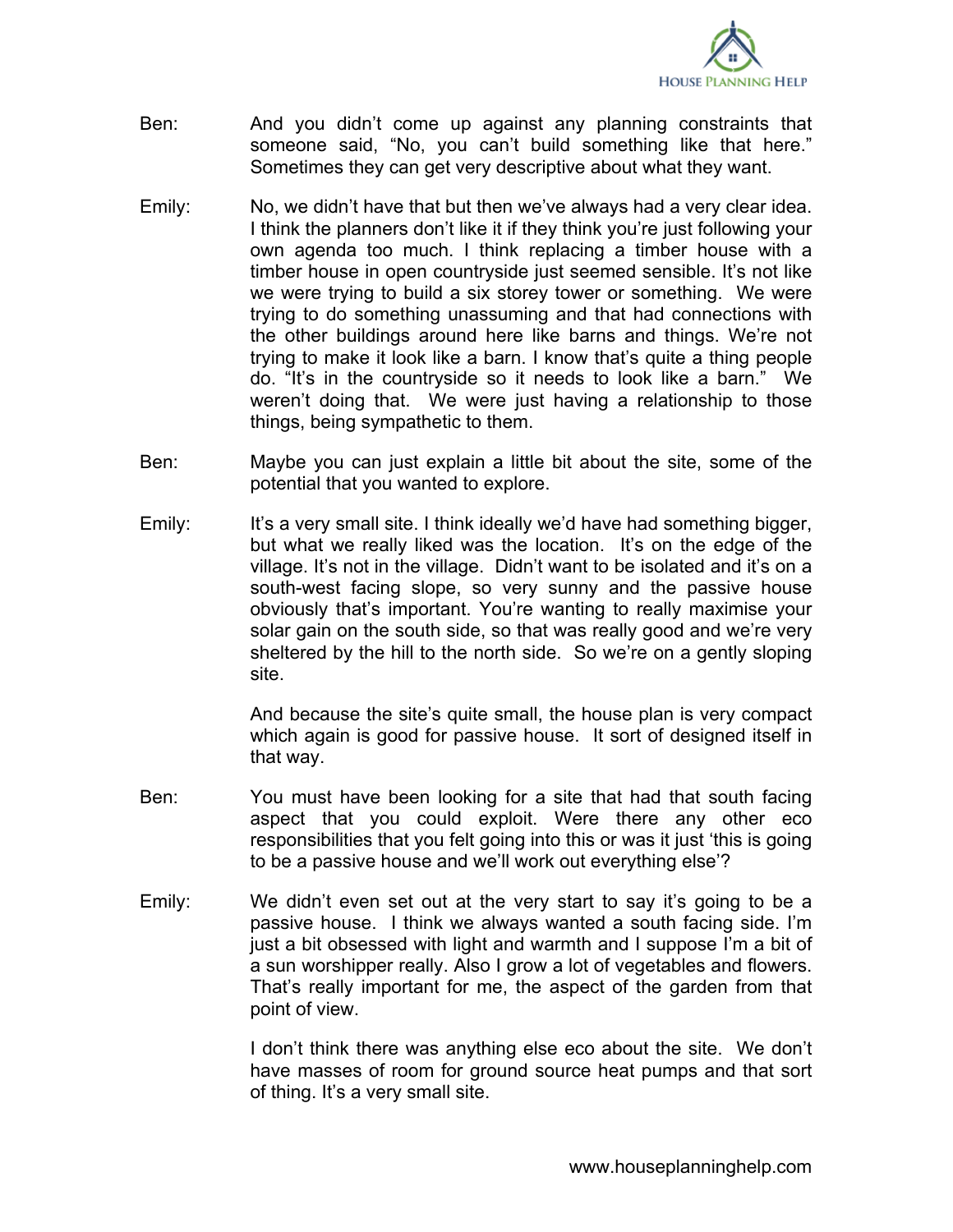

- Ben: But you were building timber frame, so you could say that is a good approach anyway.
- Emily: Oh yeah, and everything we've used in the construction has been hemp insulation and warm cell and solar and everything. Yeah, we've totally tried to make it as eco as we possibly could.
- Ben: So how did things progress then because you're obviously both coming from a slightly different aspect? You've got Graham on the architecture side, you on the interior design. Did you meet okay in the middle?
- Emily: Yes, we did. I think we've got really similar ideas actually so it was fine. Yeah, it was a really constructive sort of dialogue that we had. I at the time had a very small baby, so a lot of it was me almost being the client and saying, "Oh no, I don't like that and I do like that." Having a lot of discussions about that and then Graham would sort of go away and change the drawings and then we'd look at it again, but we were both sketching.

We did a lot of sketching, "Okay, what does our kitchen want to feel like on a sunny morning?" and we'd be drawing all those things just freehand, just imagining our lives I suppose. That's the way I always design anyway. I just start drawing stuff, just drawing the room scenes, because to both of us the atmosphere's really important. We're much more 'How do we want it to feel?" than "How do we want it to look?" That's definitely how we would design any room or house.

- Ben: And did you start on the inside? Was that how it was built? You'd get that sorted first and then work outwards?
- Emily: No, I think both totally going alongside each other.
- Ben: Interesting.
- Emily: Very much so.
- Ben: So how do you do that then, doing both at once?
- Emily: Really pretty much like I was just saying. You're saying "How do I want my kitchen to feel? What do I want to look at when I'm having my breakfast? Where's the sun coming in?" So you start drawing that. And you say, "How does that affect the elevation outside if I have a really big window there because I'm wanting to look at the orchard? How does that look? That doesn't sit very comfortably. Okay, what if we shift it just that way? What does that feel like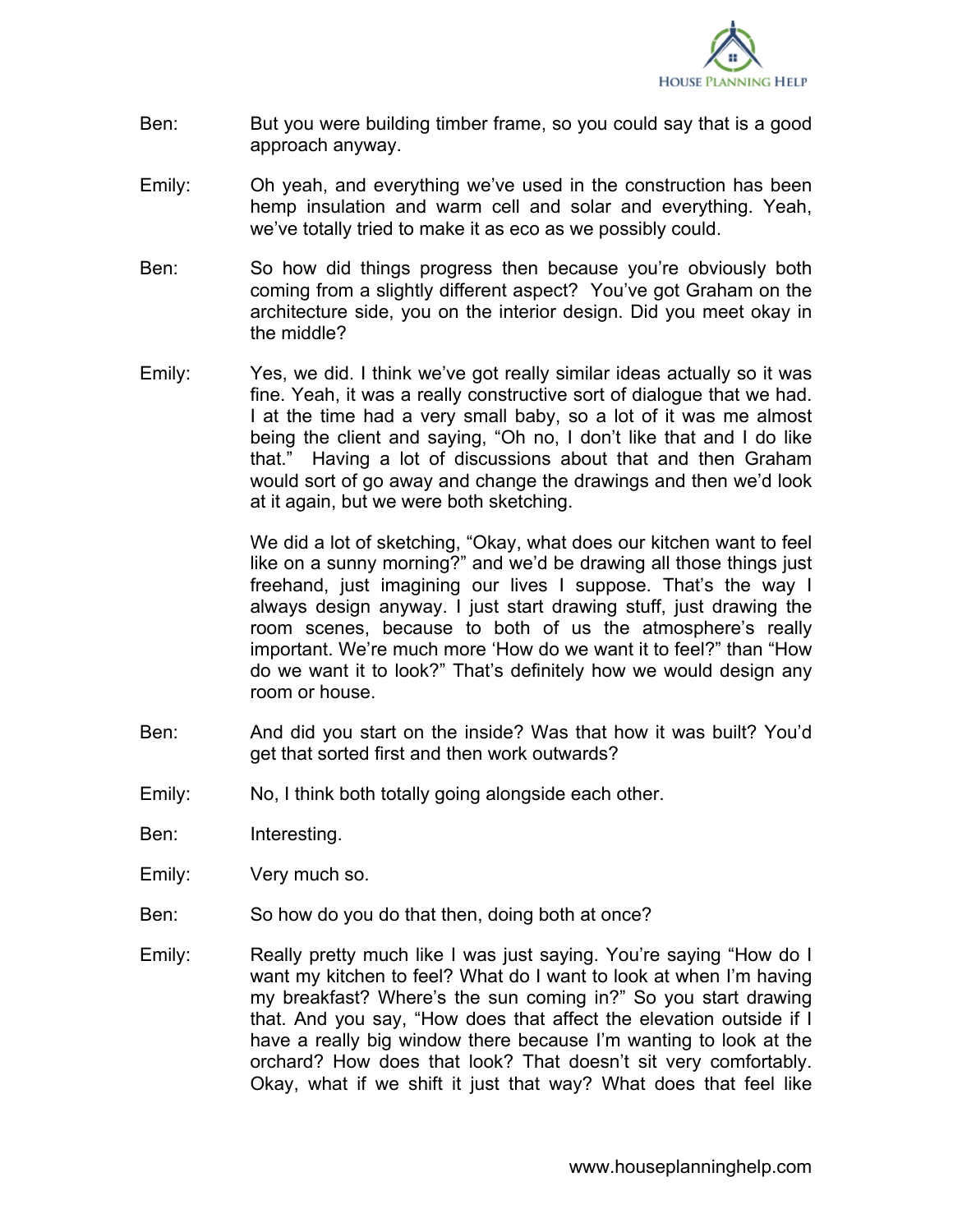

inside then?" And you're constantly doing that inside, outside, inside outside and pushing it around, pushing it around.

And we had the luxury because it was our house. The clock wasn't ticking on us so we could do that as much as we wanted.

- Ben: Did it feel funny doing it for yourself because obviously you've had a lot of clients before this?
- Emily: No, it was really exciting. It was great because I'd lived in a house for some years that Graham had designed before I met him.
- Ben: Did he do a good job?
- Emily: There were a lot of things I wouldn't have done, so this was like, "Okay, we're going to do this one together and we're going to get it right." He built a house for himself as a single young man, so this was a house for a family.

The only unknown in that was while we were designing, although we had this baby, you just don't know what it's like having small kids running around. We were having to guess a bit and friends said to us, "Oh no, you wouldn't do that if you had young children or whatever."

- Ben: So what would you change, because there are certain aspects…? I'll just think of a couple outside. You can step out and look at the view on the veranda. You'll tell me what the correct expression is. I like the way how we're sitting in a snug at the moment and you step down. That's an interesting thing because you could say, "Well, you just want it all flat. You get an opportunity to build it all flat." What were some of these things you were trying to bring out?
- Emily: I think the thing with the snug being on a separate… Well, like a little half level up, it was a reaction to people at the time. For a long time we'd been doing open plan living kitchen dining areas, and that was the big "Oh, you just want everything open plan. You just want to…" And actually we just thought, "I don't know that you do." I think it's really nice to have a sitting area, the snug room, because you step up and also it follows the roof line so the ceiling comes down. It just makes it much cosier and it's just a little bit of articulation.

It just slightly separates the room from the kitchen and then those doors you can put across but we don't tend to. It was just giving the space a different atmosphere to the adjoining kitchen dining area by just doing something quite simple, quite a small move. The materials are the same. It's not wildly different in that way but it's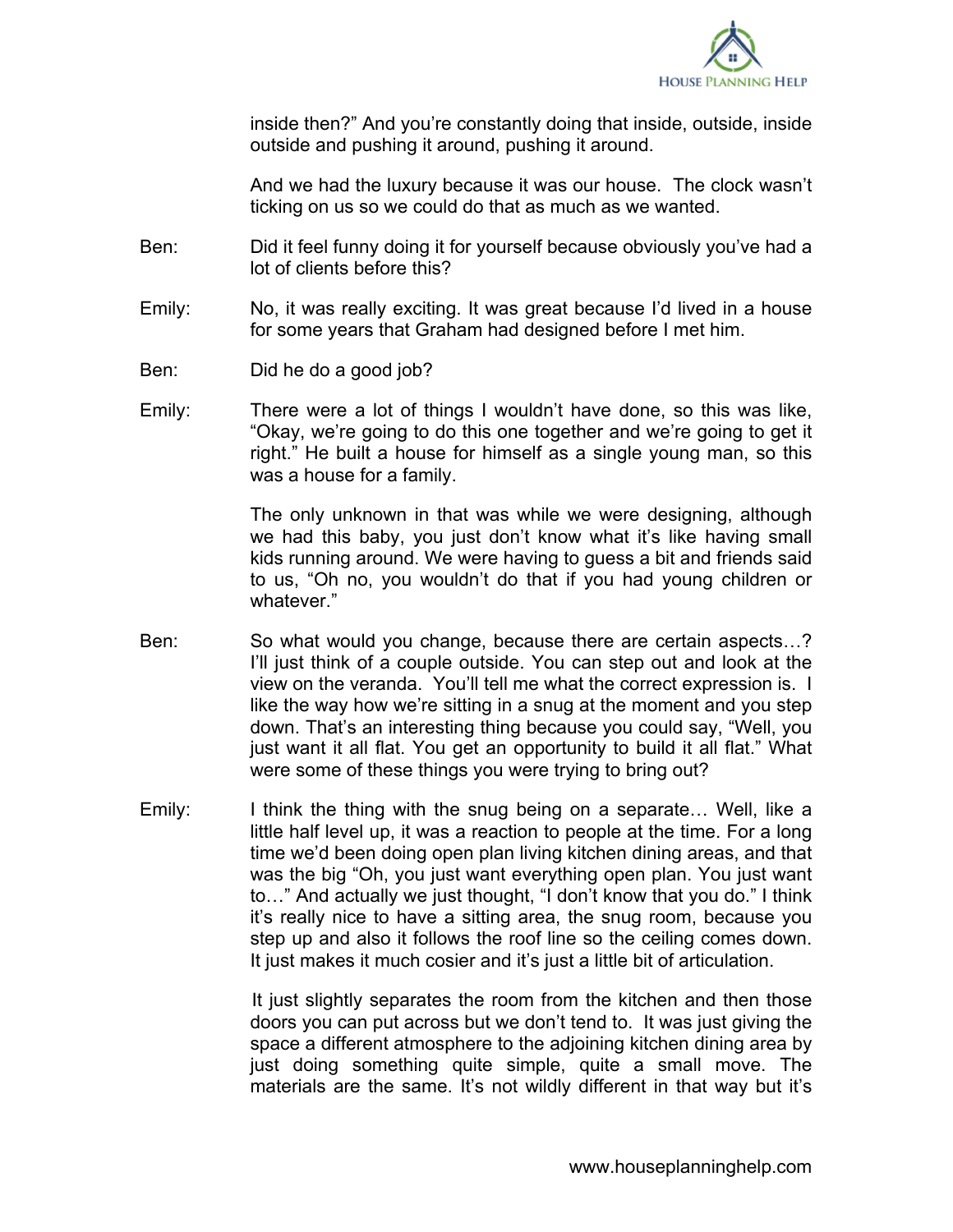

how you slightly manipulate the space to create a different atmosphere.

People said to us at the time, "Oh, with little children you don't want steps," and actually steps are a fact of life and they pretty soon get used to them. I know they are access issues as well but…

- Ben: What about internal glazing? Did that go down okay?
- Emily: Yeah, internal glazing was something we'd always really liked from French houses and that was just something that was always in our list of things we'd like. It just allows light to flow and it allows interesting relationships between spaces. It's not a series of boxes with doors.

For example, the glazing in the office means that you get the sunset in high summer coming straight through to the kitchen because it sets over there. It just makes things a bit more interesting really.

- Ben: And you're very hands on. At what stage did you start doing things and tinkering on site? Was it from the beginning? Maybe first we should talk about what structure this is underneath us. You talked about timber frame, but I imagine there's going to be some foundations first.
- Emily: Yes. There was a concrete slab underneath a retaining wall, so we dug down a bit.
- Ben: Was that pricey?
- Emily: Yeah, I think so. It always is, but we did it because we didn't want to make the house unduly high. We wanted it just to sit back in the hillside, so it's not really any taller than the original bungalow but we've got two floors. A developer house would just be plonked on some stilts at the front to make the site flat, but then you lose the relationship to the garden, as we very much sit down into the garden on the lower floor. Yes, so there's a concrete slab and then the timber frame is built off that.
- Ben: And then you got involved after that stage when you had a structure to play around with?
- Emily: Graham managed the whole thing, so he was involved every single day the whole time and did everything. He managed everything. He's a Contract Manager so he ordered everything, so he was full time doing that for about a year and I helped when I could mainly after we got to the stage of putting in things like the hemp insulation. I did a lot of that and then later on plastered lots of… We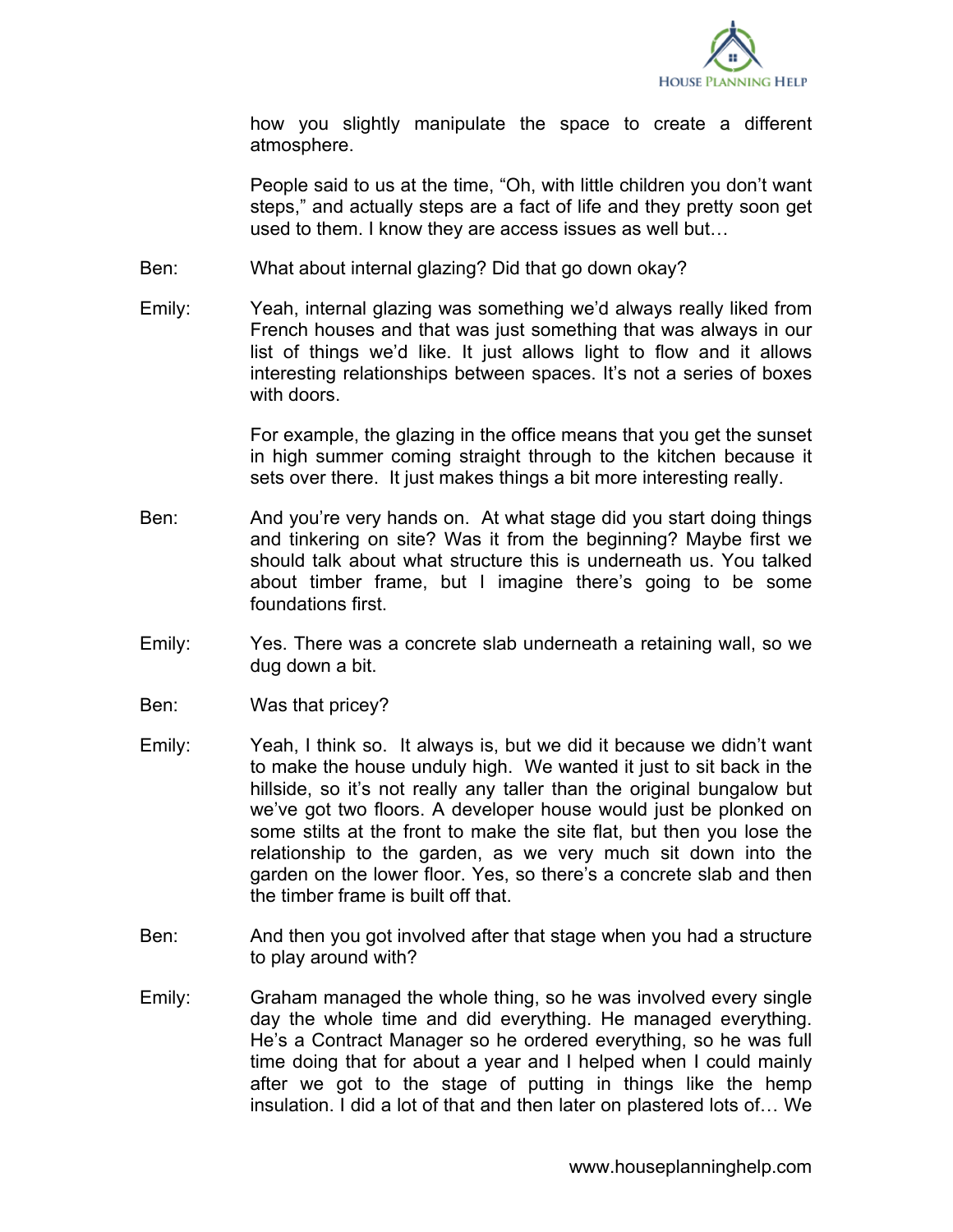

used this Fermacell which you then use a kind of plaster for finishing it. I did all of that.

Then after we'd moved in, there was lots of decorating and then lots of moving on to design bits of furniture and all that stuff.

- Ben: I don't feel I've discovered how you've got this great interior. I know we talked a little bit about it. Did you devise mood boards in those early days? Where did this fit in to all the things that happen on site?
- Emily: While we were designing the house we had this folder where we just collated, we just put anything that we really liked, images that we'd collected for years.
- Ben: Both of you, because I've had this where perhaps it's not 50:50?
- Emily: Yeah. I suspect it was mostly me, but, you know…
- Ben: Honesty, I like it!
- Emily: But we were very much liking the same things and we've still got that and we really like looking at it because you can see all sorts of ideas definitely flow through to what we've got now.

And there were two quite distinct overall sort of atmospheres in the house. One is the rooms that are lined with oak and one is the rooms that are lined with plywood and then they're painted. No wall is just a plastered wall. It's either got plywood and painted, or it's oak and that was quite a conscious decision because we just decided actually if all the bedrooms are full of oak… We're not in a ski chalet. I think you want a little bit of – I don't know, calmness and lightness in the bedroom. So we did that, but there aren't too many ideas in the interior. I think that's really fundamental. There are a few ideas and they're carried through with some rigour. They're not "Oh, actually no, I'd really like to have a red whatever and oh, I've always wanted one of these." It wasn't like that at all. We were quite disciplined in restricting the pallet and not trying to make it "Oh, I've always wanted…" A mishmash of everything.

It was quite light and definitely not a mishmash of a load of shopping, which I think is the other thing people do with interiors. It's all about product and actually we've got a few things we really like that we perhaps spent some money on, but not very many. That lamp was an example. That was like, "I really want one of those," but that's not really the way.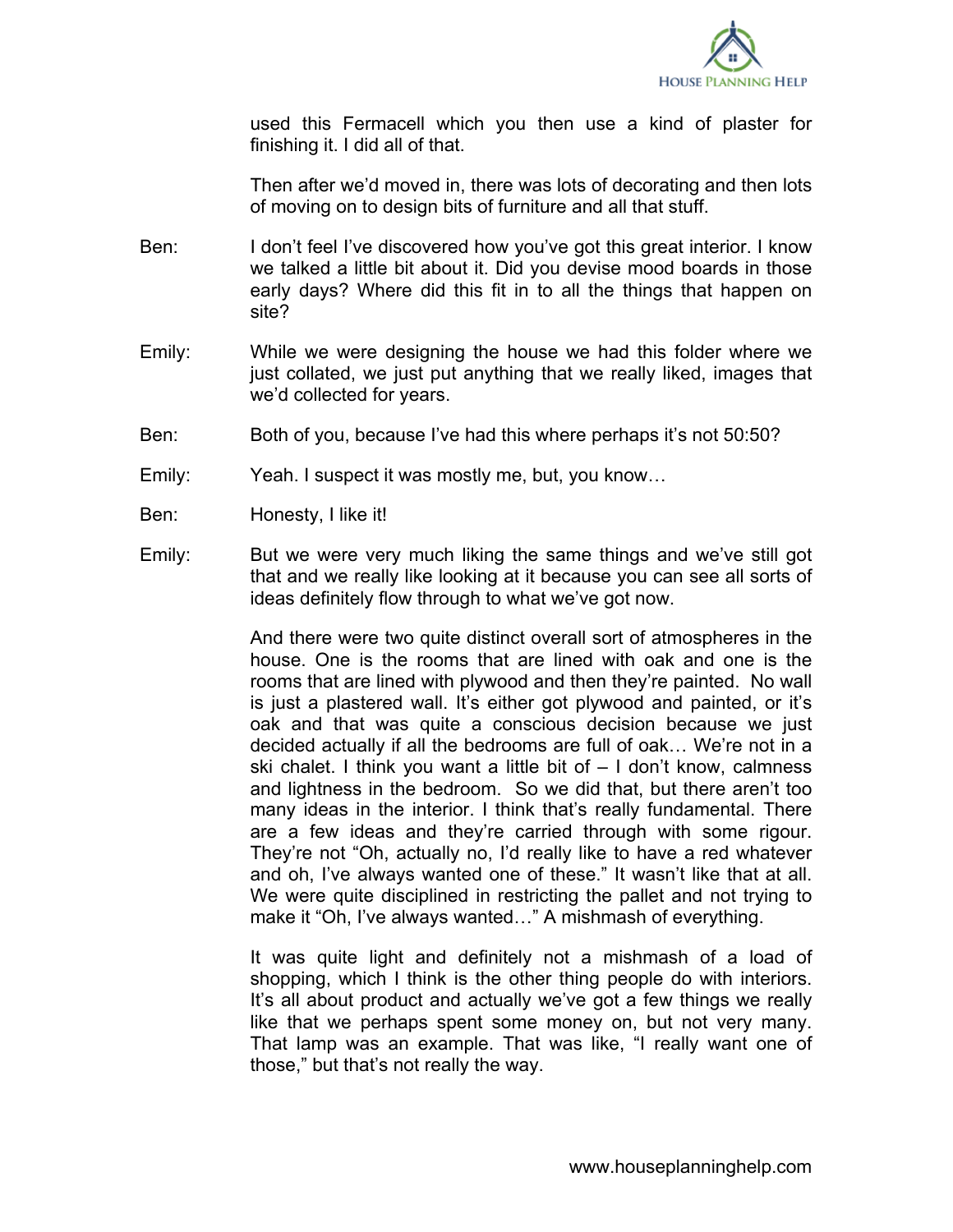

- Ben: So the furniture at that early stage, did you have an idea of what it was or was it just "I know what this room's going to look like," and that will come further down the line? By the time you've finished a house I can see money will be short and if you haven't budgeted well or you haven't got everything ready to go, that's when you end up with all your old furniture.
- Emily: Yeah, and I don't think there's anything wrong with that. We took a long time finishing the house and it's a luxury because you can't do that with a client because they want to move in and they want everything there. But your interior will definitely benefit from the longer you can let ideas… Then you put something in and then you react to that and think, "Actually what it really needs now is this." I think all good decorators, as they're called, people who put rooms together in a much more 'things' sort of way, I think they're all really good at doing that, just putting something, looking at it, thinking about it.

It's good to have an overall idea but you also need to be able to respond and build things in an organic way, I think.

- Ben: And there are things that can't be done that way. For example, electrics, I had a brief look at while you were speaking. Is there a light in the middle of the room? Of course there's not a light in the middle of the room, but that does mean that you've got your one light that's plugged in the corner there and another one that's hanging from the ceiling, interestingly close to the window. Why is it close to the window or is just because at night time, I suppose, that window's just not going to have any light coming through it?
- Emily: Yes, it's just relating… Electrics is one of the things that you have to be able to pretty much know what you're going to do. Yes, maybe I'm being slightly misleading. When you do your plans, you do furniture plans and you do your electrical plans and you have to. Maybe things change slightly down the line and you might move something, but you pretty much need to know, "Okay, the sofa's going to go there." As to what those things are you might not yet know, but you definitely need to say.

And lighting I always think needs to relate to furniture. So that lamp is there because if you're sitting in this corner and you're reading you want a light. And it doesn't bother me that it's near the window. I think that's fine. It's a great big window, and like you say, yes, you would only have the lamp on in the evening.

Ben: Do you ever open that window and do you know what the dimensions are?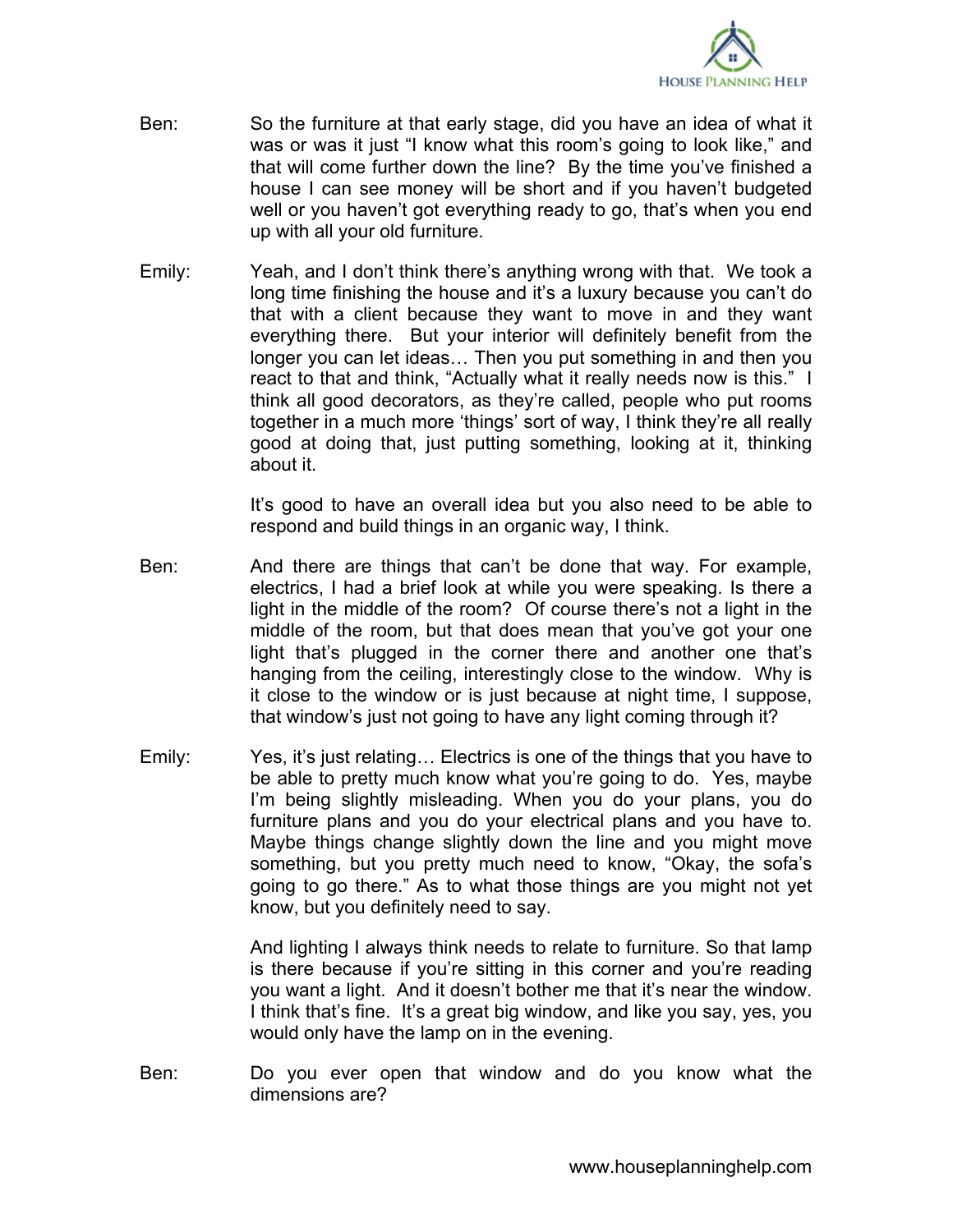

- Emily: It looks about a metre and half square.
- Ben: I'm just thinking from my house. I'm wondering, some of the windows, will I ever open that? Do you open this one?
- Emily: No, we don't tend to because with a passive house you don't need to. Because this is an evening room… and in some of the rooms that we're in a lot in the day time in the summer, yes, you just open everything up, but in the summer we're not really in here.
- Ben: Are there windows that you might open for a little bit of summer ventilation? You've got bi-fold, am I right in saying?
- Emily: Yes.
- Ben: So that just takes you straight out onto that balcony area, but do you have a little repertoire of: these windows might be open more often, or doors or…?
- Emily: The kitchen and dining area in the summer, I'll open the door and the big, folding sliding doors. On a nice day that's all open and if it's very warm there's cross ventilation. Maybe put some of the windows on the north side on trickle vent and then there's the big roof light over the stair. Those are the ones we use mostly for ventilation.
- Ben: You've got a flipped layout as well, which is something I always like, particularly when you drive in on the top level. So it's not as if you're lugging all the stuff up to the kitchen, because you're on the level of the kitchen. Was that quite purposeful with the site as well, thinking… Did you want an upside down house?
- Emily: That was probably the biggest decision that we made really early on. Which way are we going to do it, and a lot of friends were like, "Well no, because I think you just want to walk straight out of your kitchen into the garden." But we were like "Yes, but then you'd have to come through your front door and go downstairs." So we did umm and ahh about that a lot, but for us we've definitely done it the right way round. What we took quite a lot of care over, therefore, is that you can get out to the garden in various different places. You can even go out on the upper floor to the garden on the same level. Well, you can see the way the circulation works.

So we didn't want that feeling of being on the upper floor and feeling really disconnected from the garden. That was the only concern that we had.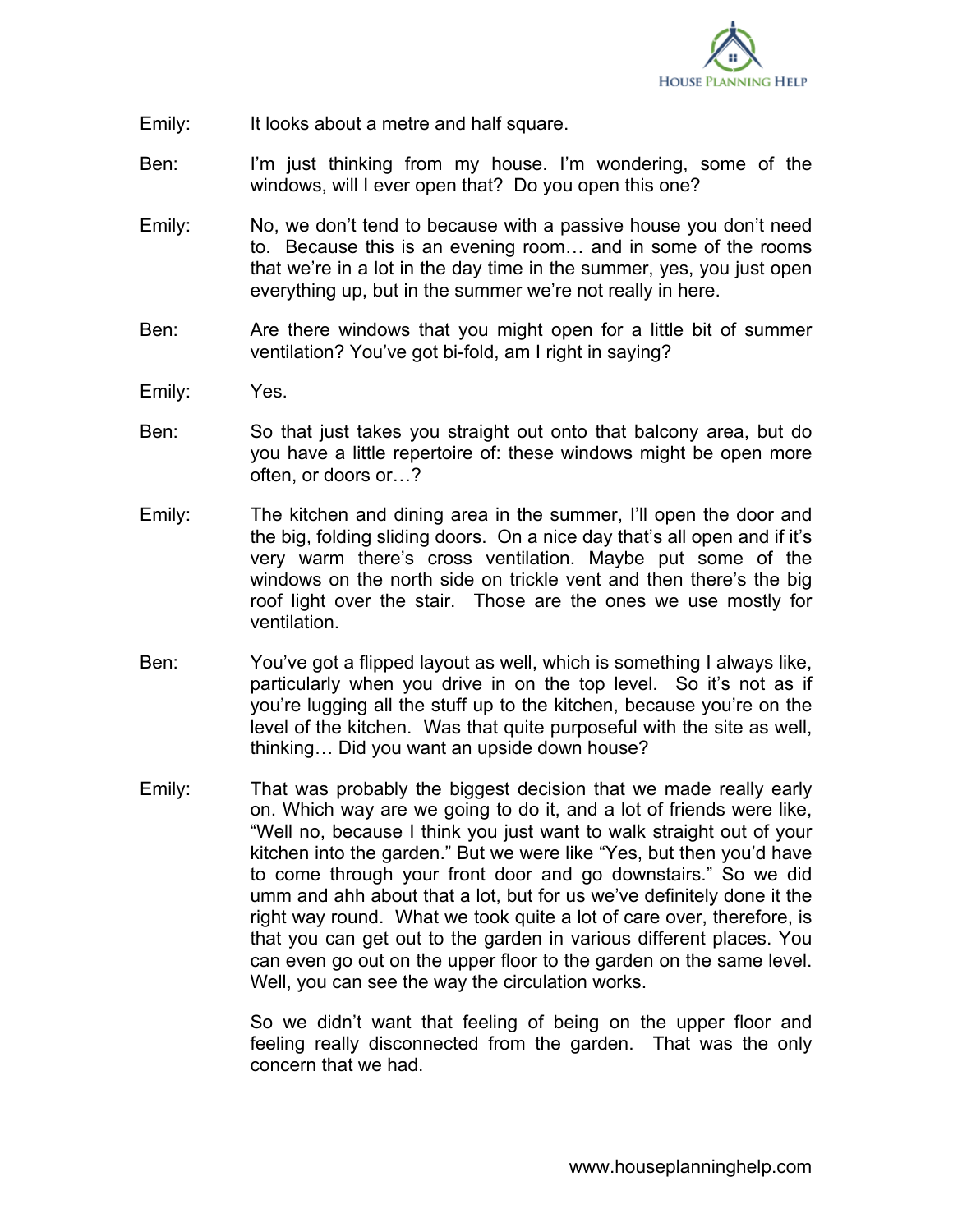

- Ben: What else have we not mentioned? Are there other things that you've made and do they all have to be out of the same wood, your oak upstairs and slightly different downstairs?
- Emily: I don't think we've made any furniture out of the oak. I think the oak is very much the house and then things that we've put in it.
- Ben: What about the kitchen then, because that's quite bespoke and looks fantastic. Is that something you crafted?
- Emily: Yes. We had a really good joiner in Langport who made our kitchen and the idea was that it just followed on from the oak lining of the walls. It just flows right across the kitchen. He got the wood from the same supplier and things so that it would completely tie in. The kitchen is intended to look like the walls, and blend in.
- Ben: And are you checking out that it's FSC certified, all of those things are important?
- Emily: Absolutely, yes.
- Ben: That's interesting. You gave me the 'Of course I know…' Okay. What else do we need to mention then, particularly going back to what I was saying at the beginning about this interior exterior just working so well? Any tips you could give someone coming to build a house and wanting to do this? Are you going to tell me, we have to hire an interior designer?
- Emily: No. I think just have some clear ideas and follow them through and don't get distracted. And just try and think about the atmosphere. For example, in this room it doesn't have a smooth white ceiling. It has a very textured, this rough sawn softwood batons, which are nailed up there and then painted rather badly by me, but I quite like that they're painted rather badly. It's texture and it gives an atmosphere.
- Ben: And what's this by the stove that you have down here? You've got some tiles and it looks like there's concrete slabs?
- Emily: Yes. That's an in situ concrete hearth which a friend of a friend did for us. We looked at various ways of doing that and just decided actually it was going to be much better in situ because then we don't have any joints.

This thing, the idea is that it's like an old inglenook, black. Look at it, it's got like a black hole. You can see the tiles are so shiny. You also get a lot of reflections from the window, so they're a really dark aubergine-y brown colour. They're Moroccan, very finely joined so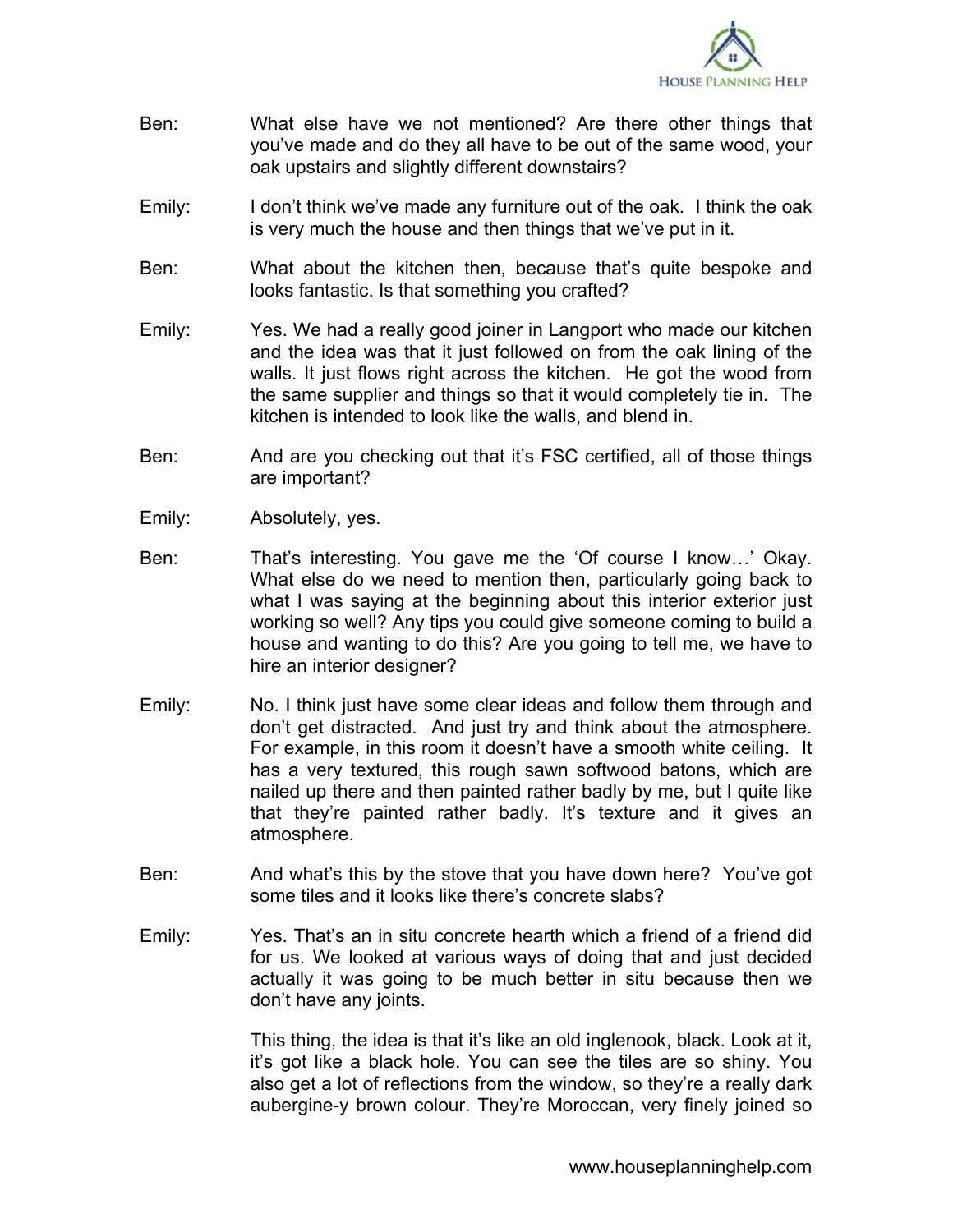

you don't see much grout. Yes, it's like a modern day inglenook, is the idea.

Ben: Now I'm just wondering – I haven't ever done this in a podcast before – but I just have a feeling that we should walk around maybe just in case we suddenly spot anything that we should have talked about. Does that sound alright just to finish off the podcast if you feel any inspiration to tell me anything along the way.

We've mentioned the kitchen, the stainless steel unit there.

- Emily: That was three different local craftsmen. One built the frame, one did the worktop and then the joiner did all the cabinets that are suspended underneath it.
- Ben: What do you find when you're cooking because this is how we're going to have our hob on a unit like this – you haven't got any ventilation, have you, right by the stove?
- Emily: No, the MVHR extractor is up there in that cupboard. Essentially that's constantly extracting and that's pretty good. That works really well. I must say we barbecue a lot outside on the deck. We've got a gas barbecue so anything really frying or chargrilling, we do all that outside. So the combination of that, because it's literally just outside that door, and the hob means that we don't tend to do very greasy, smelly cooking in the kitchen. That's quite a conscious decision because we don't have some big extractor hanging over the hob.
- Ben: I'll have to remember that because I do lots of smelly cooking. What about the length of this balcony? I'm sure I've got that name wrong. What do you call this section outside?
- Emily: Deck. Veranda. That sort of thing.
- Ben: Were you looking for a very specific thickness so you can have your table and chairs out there?
- Emily: The house is not a square box and that's quite intentional. It's pretty much square in plan but that wall slopes out so that meant that corner of the deck gets wider for the table and chairs, and that's quite intentional. We couldn't afford to have a really deep one because… in terms of space because the site boundary is just down there. So all those little tiny manipulation of things are actually really important, that wall slopes so that gives you that space and then it cuts back in there. So yes, every little bit is really intentional.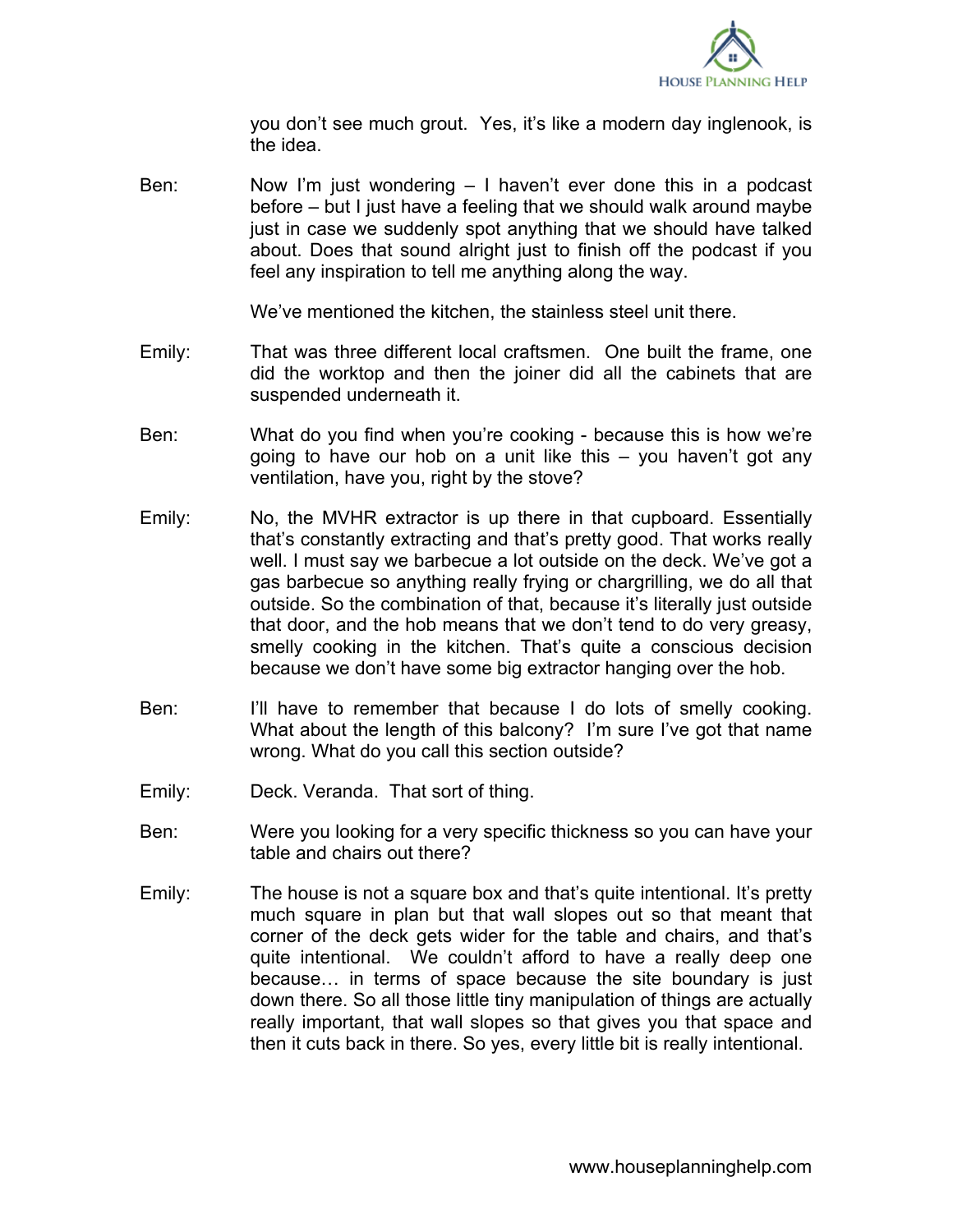

- Ben: I noticed that you don't seem to have much hanging on the wall here. For example, I'm looking at a mirror that's propped against the wall and you have got one painting, I think it is. Am I right?
- Emily: Yes.
- Ben: Over there. But everything else, it's a lot about the furniture and what's on top.
- Emily: Yes, I suppose we didn't want to… It's slightly tricky hanging a lot of things on the oak walls because we really like the oak, and I'm quite keen on just, yes putting… You can have the changing tableau going on when you're putting things onto the furniture.
- Ben: Shall we just walk past the office? We talked about the glazing, didn't we? Everything, just the staircase now we're looking at. Were you always going to have sky lights there, because you do have the overheating issue sometimes with passive house, but I guess we're on the north side of the house now.
- Emily: On the north side and it's very good for the chimney effect here just drawing warm air up. If it does get hot we just open that because that's openable. It was really important to us to have this light going… basically that's the darkest bit of the house, really the centre of the plan down there, but it gets this light right into the middle so you don't have any dark dingy corners. Everywhere's got light from all sides.
- Ben: Which you can do on an earth sheltered type dig into the hill on that bottom level.
- Emily: Yes.
- Ben: Let's just have a wander down. And then you've just got the three bedrooms down here.
- Emily: This space is really important to us. This is the hallway. I think in other houses people might say, "Oh, but all that wasted space. That could have gone into the bedrooms or whatever," but we were really keen that this wasn't just you come down and it's a bit of a rabbit warren of bedrooms and that's it. This space onto the garden which relates to the garden and we go in and out that door. That's really important.

Also the idea is this is quite flexible. I wanted to have my office here for a bit, but I don't any more. Maybe the kids will take this over for homework. It's just nice to have a space that's not… You know, you can just change over the years with what you need.